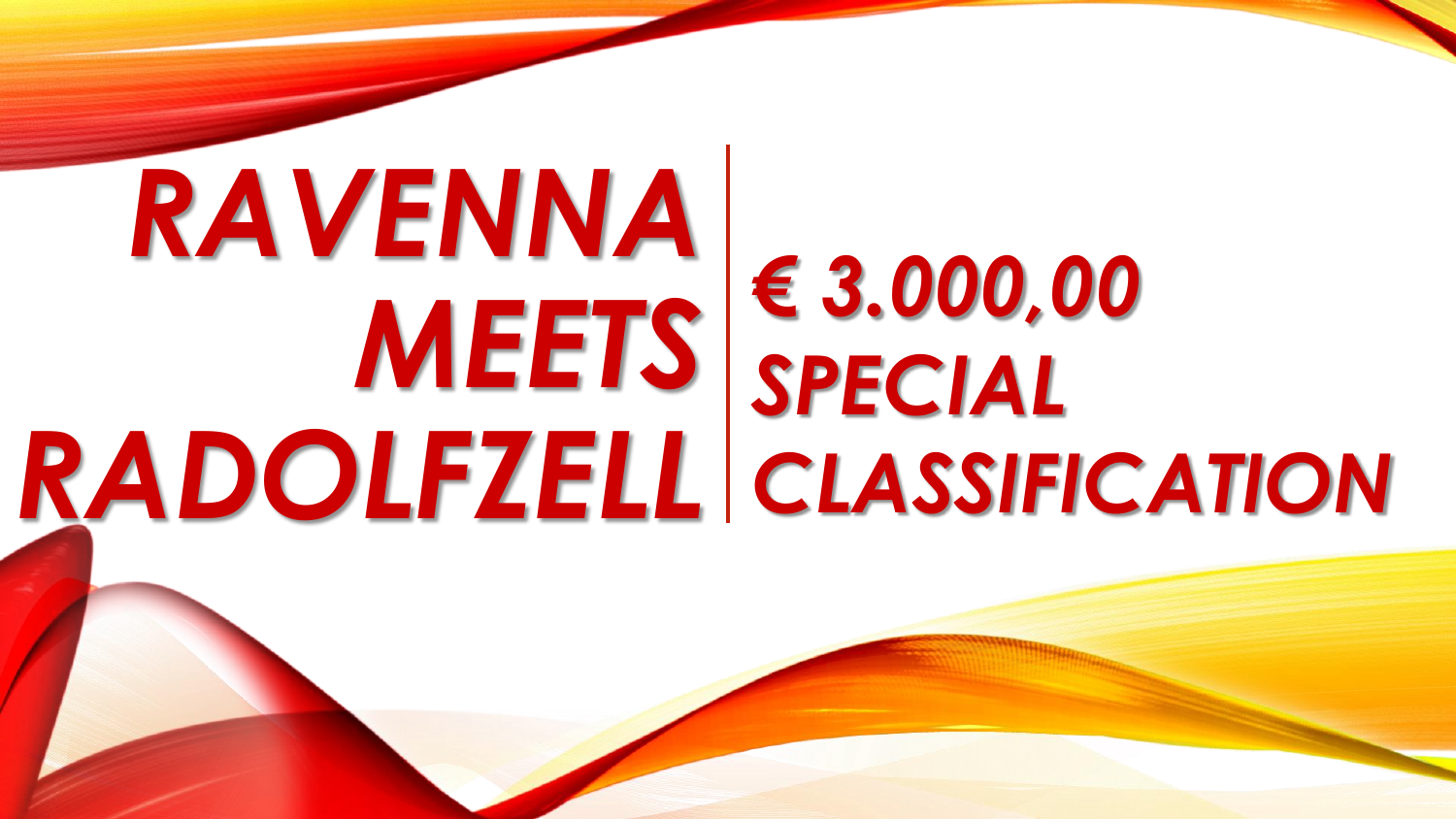



THERE WILL BE A **SPECIAL CLASSIFICATION** FOR THE 3 BEST ATHLETES OF THE EVENTS IN RAVENNA 28/31 MARCH 2019 AND RADOLFZELL 18-21 APRIL 2019

THE CLASSIFICATION WILL BE AWARDED WITH **3.000 €** 1° CLASS. 1500.- € 2° CLASS. 1000.- € 3° CLASS. 500.- €



THE INTERNATIONAL COMPETITIONS OF BOTH SHOWS OF RAVENNA (28/31 MARCH) (EXCEPT CCI1\*-INTRO, CCIP2\*-L AND CCIP1\*-L) AND RADOLFZELL WILL BE TAKEN INTO CONSIDERATION.

军



IN CASE OF EQUALITY OF POINTS THE ATHLETE WITH THE **BETTER RESULT IN RADOLFZELL WILL BE** DECISIVE.

**ONLY ATHLETES WHO ARE PLACED** (AMONG THE BEST 25 %) WILL RECEIVE POINTS.

TO BE ELIGIBLE FOR THIS SPECIAL CLASSIFICATION AN ATHLETE HAS TO **COMPETE IN BOTH SHOWS** (RAVENNA AND RADOLFZELL). PER EVENT ONLY THE HIGHEST RESULT ACC. TO POINTS WILL COUNT. THE POINTS CAN BE ACHIEVED WITH DIFFERENT HORSES.